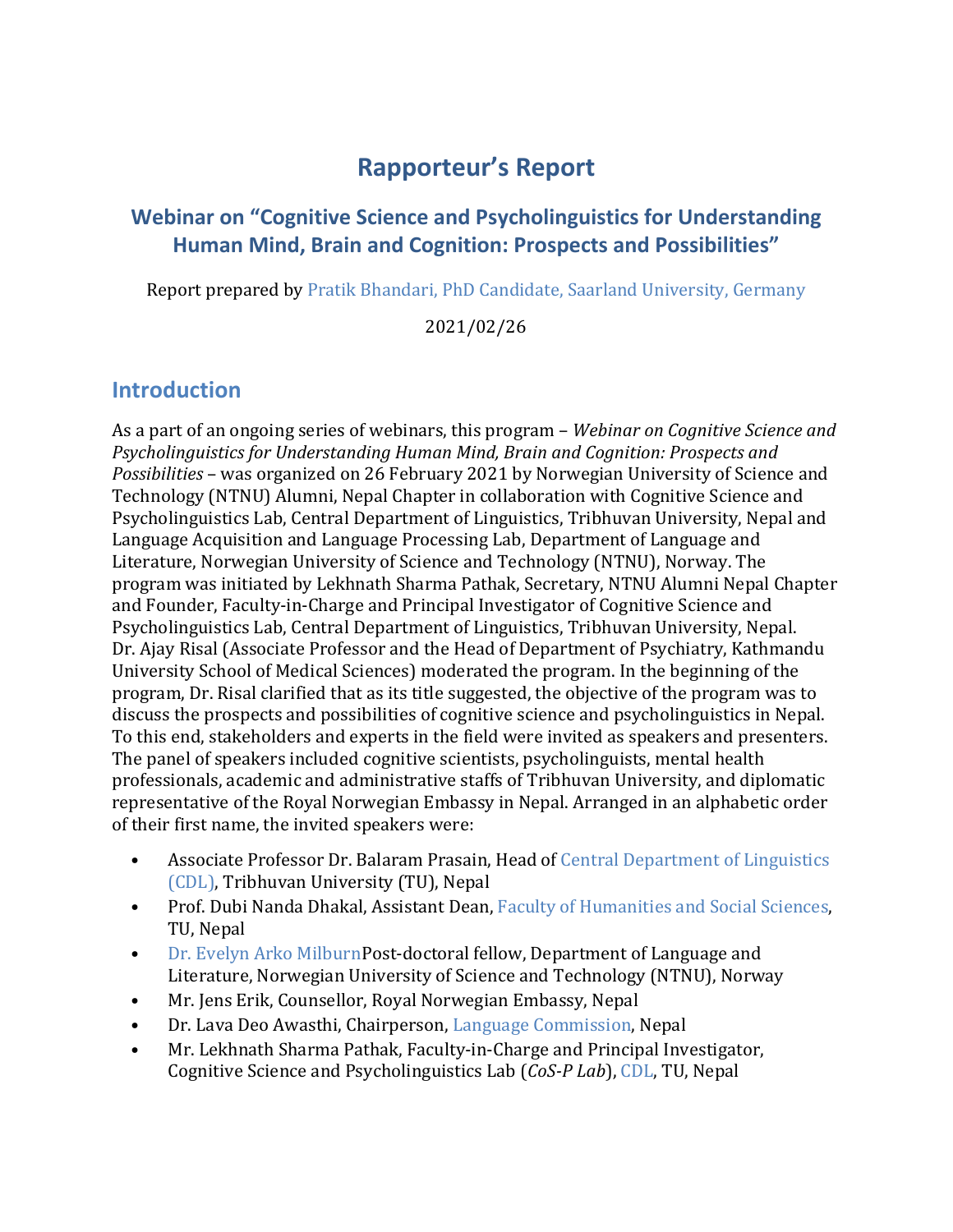• Prof. [Mila Dimitrinova VulchanovaD](https://www.ntnu.edu/employees/mila.vulchanova)irector, Language Acquisition and Language [Processing Lab,](https://www.ntnu.edu/langdevlab) NTNU, Norway and Dr. Valentin Vulchanov, Researcher, Language Acquisition and Language Processing Lab, NTNU, Norway.

There was a consensus among the webinar attendees that

- cognitive science is a new field for Nepali academia in both research and teachinglearning,
- there is a possibility of research within cognitive science and its cross-disciplinary application, and
- stakeholders responsible for and holding decisive position in promoting research and education should foster the growth of the field in both research and teachinglearning of cognitive sciences.

This report is a condensed version of the views and opinions expressed by the speakers rather than a verbatim transcription of their presentation and oration. The discussion and topics are arranged thematically in lieu of a seriatum of speakers' presentation.

## **Cognitive Science in Nepal**

As Mr. Pathak, Principal Investigator of the *CoS-P Lab* pointed out, cognitive science is an interdisciplinary field. Its goal is to understand human intelligence – the mind and brain – at multiple levels of complexity to which computer science, philosophy, anthropology, linguistics, psychology, neuroscience and biology contribute. After over 50 years of its conception as a field of research and study, cognitive science and the domains that contribute to understanding human cognition and intelligence have ripen in the Western world. As an example, Prof. Vulchanova gave a virtual tour of her lab and equipement in NTNU, and provided an overview of the research projects that have grown over the span of a few decades. In Nepal, however, there was no institutionalized research center to study human mind and brain until the establishment of *CoS-P Lab* in February 2021 in Tribhuvan University, Mr. Pathak highlighted.

#### **Past and Present**

Mr. Pathak, Prof. Dhakal and Prof. Prasain all of whom hold academic and administrative positions in Tribhuvan University (TU) stated it to be the fact that in Nepal, the root of cognitive sciences is in the Central Department of Linguistics [\(CDL\)](https://cdltu.edu.np/) in TU. This point was also corroborated by Dr. Risal who holds an academic position as an Associate Professor in Kathmandu University School of Medical Sciences: He mentioned that he was aware only of TU as an academic institute that conducts teaching-learning and academic research on psycholinguistics and cognitive sciences in Nepal in the present moment. Mr. Pathak reported that few psycholinguistic studies had been conducted in [CDL](https://cdltu.edu.np/) even before the formal establishment of the *CoS-P Lab* in February 2021. He reported that the findings of some of those studies have already been presented by him and his Masters student Ms. Sabita Rijal in the 3rd International Workshop of Society for Cognitive Science of Culture held in BITS Pilani, Goa, India from February 3 - 7, 2020. In the same Workshop, he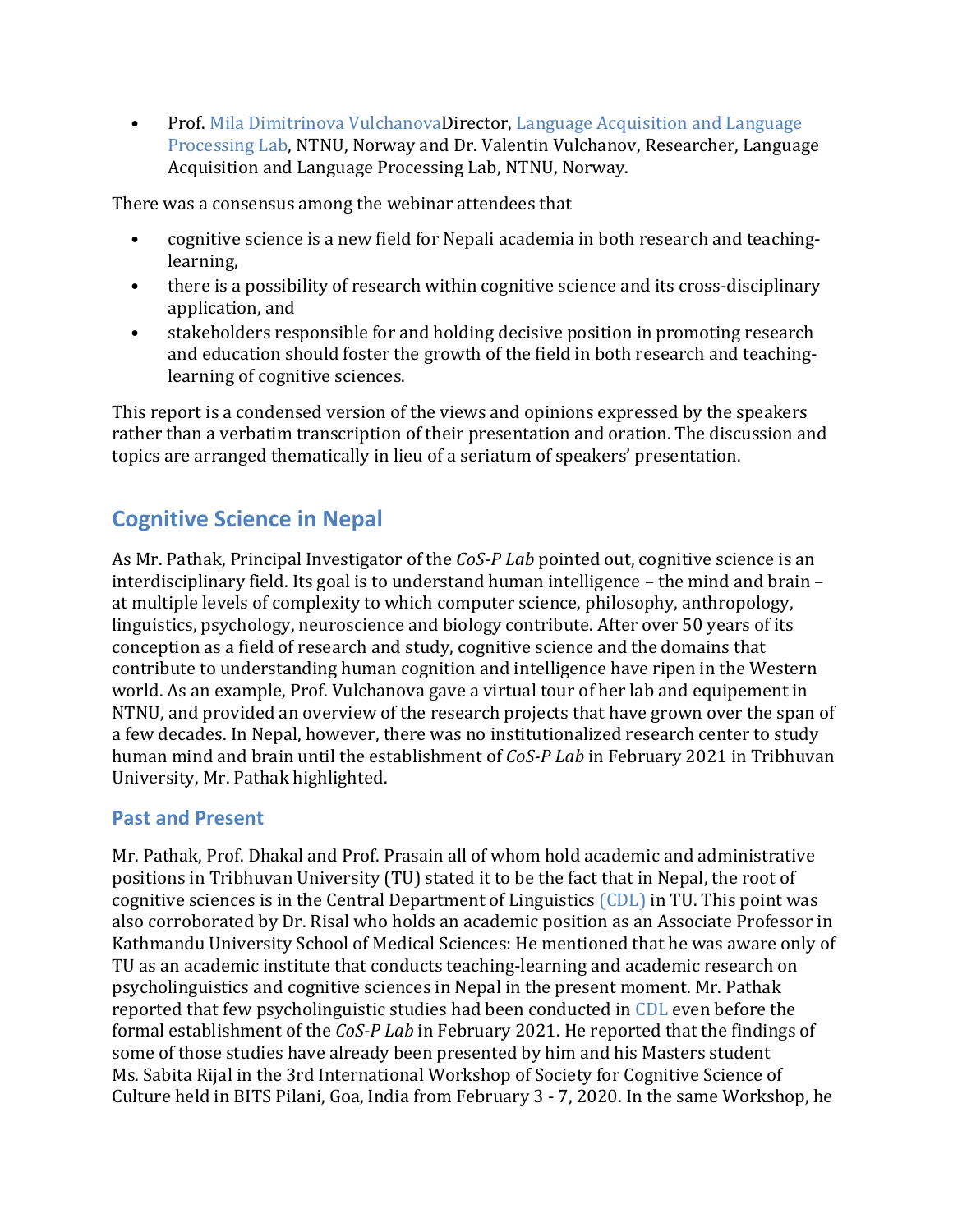was also invited as a [keynote speaker](https://www.youtube.com/watch?v=-6SDK84frYU) to talk about the relevance of literacy in cognitive science research in Nepal. Even though TU only has a 'dry lab' currently, as Mr. Pathak put it, such presence in an international scientific gathering indicates that psycholinguistics research within cognitive sciences has already started to make some progress in Nepal.

# **Collaboration**

Science is a collaborative enterprise. And cognitive science by its nature is interdisciplinary. In addition to interdisciplinarity, collaboration in cognitive science also entails cross-cultural and cross-country collaboration. The speakers and participants showed a keen interest in interdisciplinary as well as international cross-cultural research endeavours.

In the national level, participants discussed the possibility of collaborating across different disciplines. As a practicing psychiatrist, Dr. Risal expressed his curiosity about the application of cognitive science research in clinical practice of psychiatry and mental health services. Prof. Vulchanova presented a recent study from her lab in NTNU on gestural communication in children with autism and suggested that such a study could inform mental health practice. She added that in fact, there are a number of findings from cognitive sciences which have informed and updated clinical practice. Dr. Risal expressed his interest in collaborating with *CoS-P Lab* to conduct studies that can inform clinical practise and mental health services in Nepal. It is to be noted that Dr. Risal is a faculty member at Kathmandu University (KU) and *CoS-P Lab* is housed in Tribhuvan University. Taking corollary from other projects in which Norway has collaborated with Nepal alongside the researchers from TU and KU, Mr. Erik (Royal Norwegian Embassy in Nepal) expressed his optimism that a research collaboration between NTNU, TU and KU could be successful in the domain of cognitive science as well. As an aside, Dr. [Milburn](https://www.ntnu.edu/employees/evelyn.a.milburn) (NTNU) added the importance of cross-cultural collaboration in psycholinguistics research with an example of learning and processing of second language in different socio-cultural contexts. Prof. Vulchanova also expressed her interest in conducting studies in collaboration with the Cognitive Science and Psycholinguistics Lab. Along the same line, Mr. Pathak provided a promising datum that in its very early days of conception, the *CoS-P Lab* has collaborated on a European Union funded DCOMM Project – a multi-lab research project to study spatial cognition across different languages worldwide.

# **Optimistic commitments**

Prof. Dhakal encouraged the growth of cognitive science and psycholinguistics research in the [Central Department of Linguistics \(CDL\),](https://cdltu.edu.np/) TU. He recalled the time of his chairmanship as the Head of CDL, and his support to Mr. Pathak's research initiative. He committed to continue his support in his current role as the Assistant Dean of the [Faculty of Humanities](http://tribhuvan-university.edu.np/faculty/1_5dbbd84703c23)  [and Social Sciences.](http://tribhuvan-university.edu.np/faculty/1_5dbbd84703c23) He reiterated that he is committed to facilitate any kind of collaborative research that amalgamates psycholinguistics with other areas of humanities and specialities/sub-specialities of clinical sciences (medicine). Dr. Prasain was optimistic